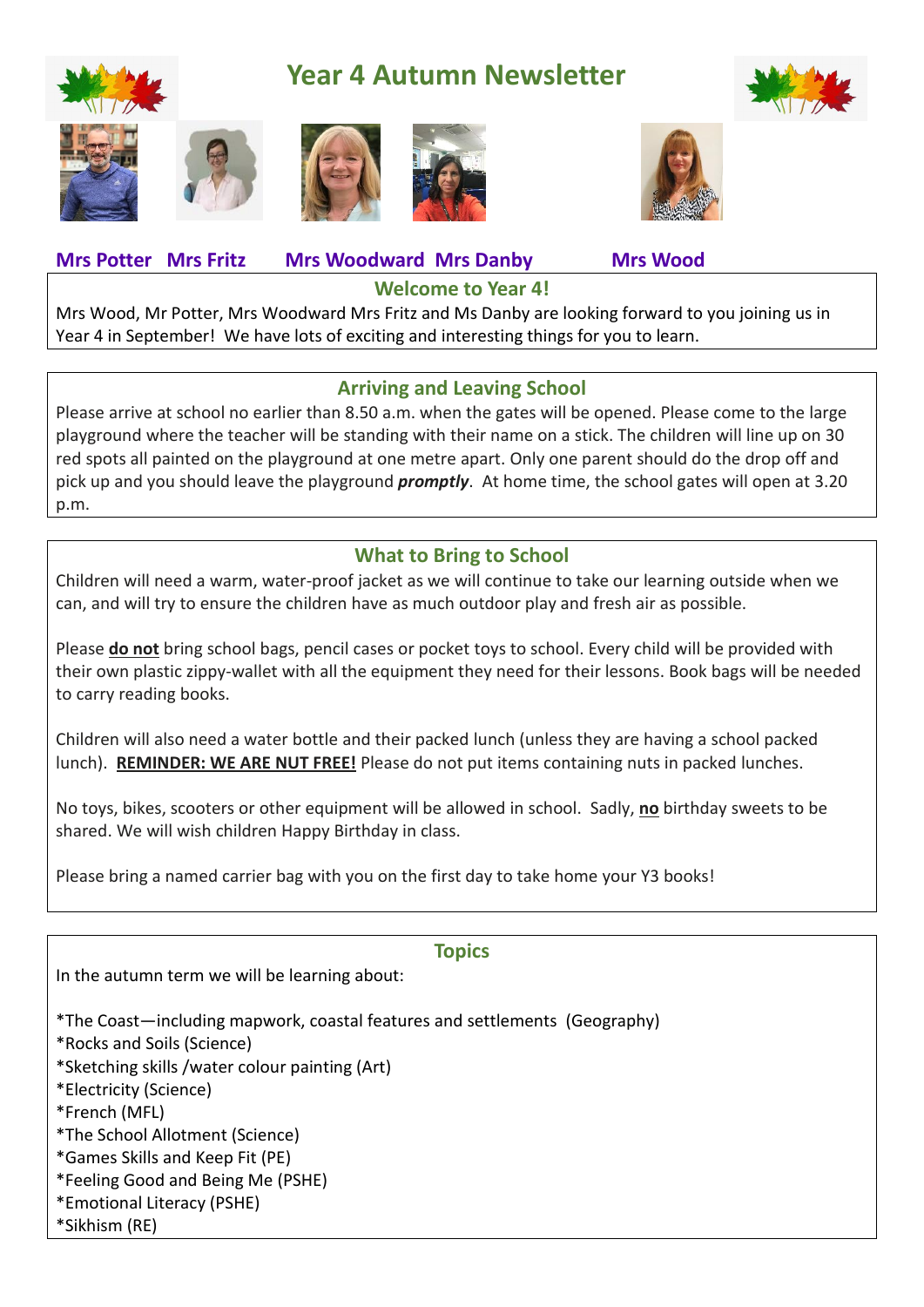### **Reading and Reading Books**

Children who are still on the reading scheme will bring several reading books home once a week. When they are returned to school, they will be made safe before being returned to the library and re-distributed. Children who not on the reading scheme will be expected to read books at home as part of their homework. Reading books should be transported in a book bag. **Please encourage your child to read every day**

**Class Novels:** In years 4, 5 and 6 at school, novel studies take place as part of our reading lessons. We politely request that you don't read the following novels as these will be studied in depth during reading session: Charlotte's Web, Roman Invasion, Stig of the Dump, The Emergency Zoo, The Boy at the Back of the Class, There's a Boy in the Girl's Bathroom and Skelig.

#### **Spellings**

Spellings will be set every Friday and tested the following Friday. Spellings will be uploaded onto SeeSaw for the children to access and learn throughout the week. It is imperative that your child **LEARNS** their spellings to reach the expected standard for Year 4.

#### **Homework**

Homework will also be set via SeeSaw on Thursdays and should be completed by the following Tuesday. Tasks will be varied and will link to class work. The class teacher will comment on finished work on SeeSaw

#### **Multiplication Tables**

In Year 4, pupils are expected to be able to recall **ALL** multiplication tables up to 12x12. Please continue to use **Timestables Rockstars** to help with this. We have a weekly tables progress test on Fridays.

### **Handwriting and Pen Licences**

This term we will continue to put an emphasis on improving **handwriting skills**, therefore practising at home will really help your child to improve. The children will be aiming to achieve their **'pen licence'** which enables them to write in pen in their books. School will provide a blue pen for children to use once they have their Pen Licence.

#### **PE**

Our PE days will be **Monday and Fridays for both 4FW and 4P**. It will take place outdoors. Children may come to school in their PE kits on these days and their school uniform on the other three days. Suitable PE kits would consist of jogging bottoms, a T shirt and a school jumper (if possible grey, black and green school colours) and trainers (NOT pumps). Long hair should be tied back and no jewellery (unless religious) to be worn.

The situation regarding Y4 swimming lessons is unclear at present. Information will be provided once we know when it will resume.

### **Parent Consultation Meetings**

Parent consultation meetings will be held on **21st October 3.30 – 6pm, 22nd October 3.30 – 7pm and 2 nd November during our training day 9am - 3pm.** Parents will be able to book an extended 20 minute meeting with the teacher to look at their child's work, discuss their progress and any catching up issues